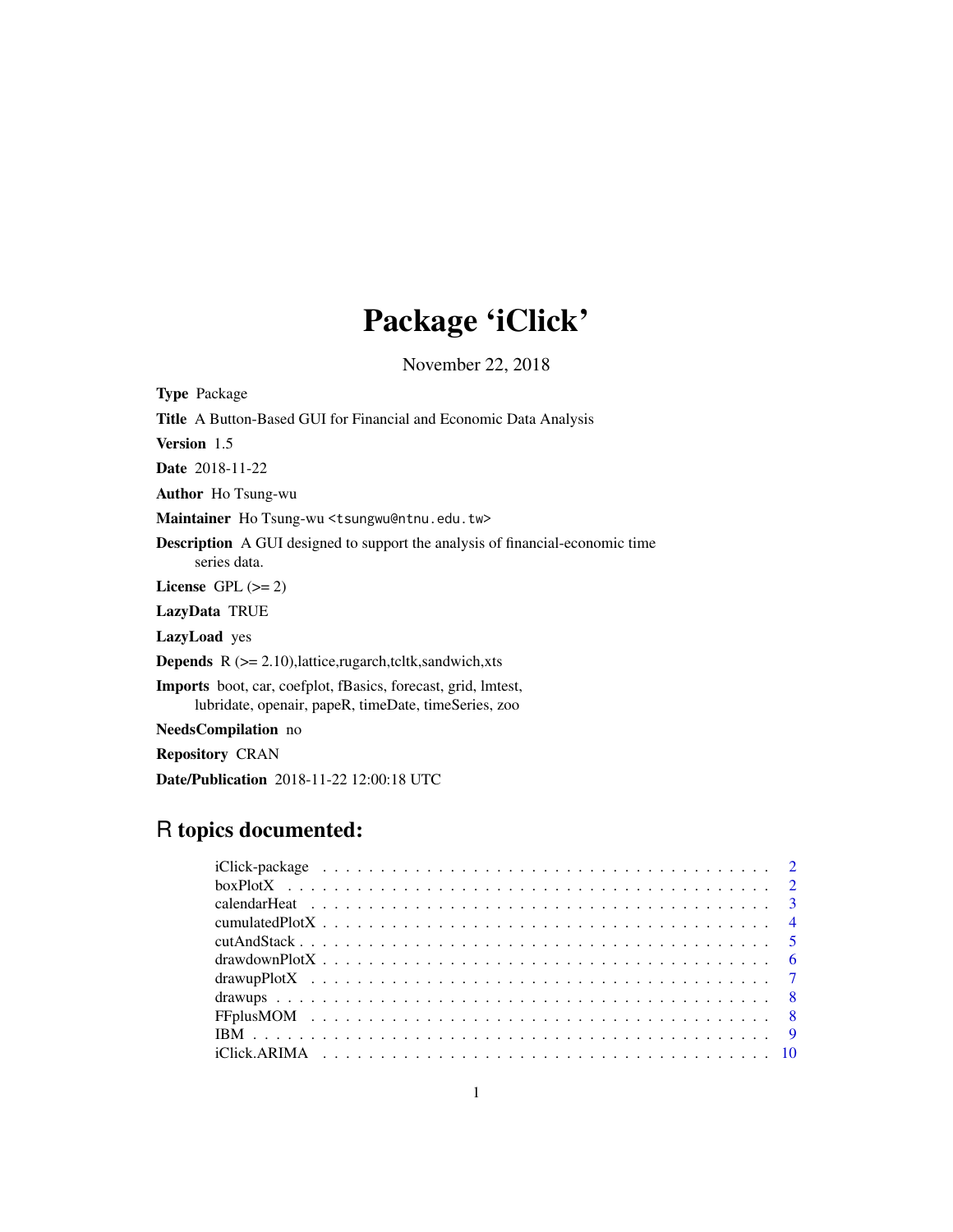#### <span id="page-1-0"></span>2 boxPlotX

| Index |  |
|-------|--|

iClick-package *A Button-based GUI for Financial and Economic Data Analysis*

#### Description

A Output GUI designed to simplfy the use of R packages and functions by clicking.

#### Author(s)

Ho Tsung-wu <tsungwu@ntnu.edu.tw>, College of Management, National Taiwan Normal University

Maintainer: Ho Tsung-wu <tsungwu@ntnu.edu.tw>

|--|

#### Description

This function generates plot by iClick.VisOneReturns.

#### Usage

```
boxPlotX(X, col = "indianred2", title = TRUE)
```
#### Arguments

|       | A timeSeries object, single time series returns. |
|-------|--------------------------------------------------|
| col   | String for color.                                |
| title | Whether to generate title of graph.              |

#### Details

This function is an internal function of iClick GUI, which is executed on iClick.VisOneReturns GUI.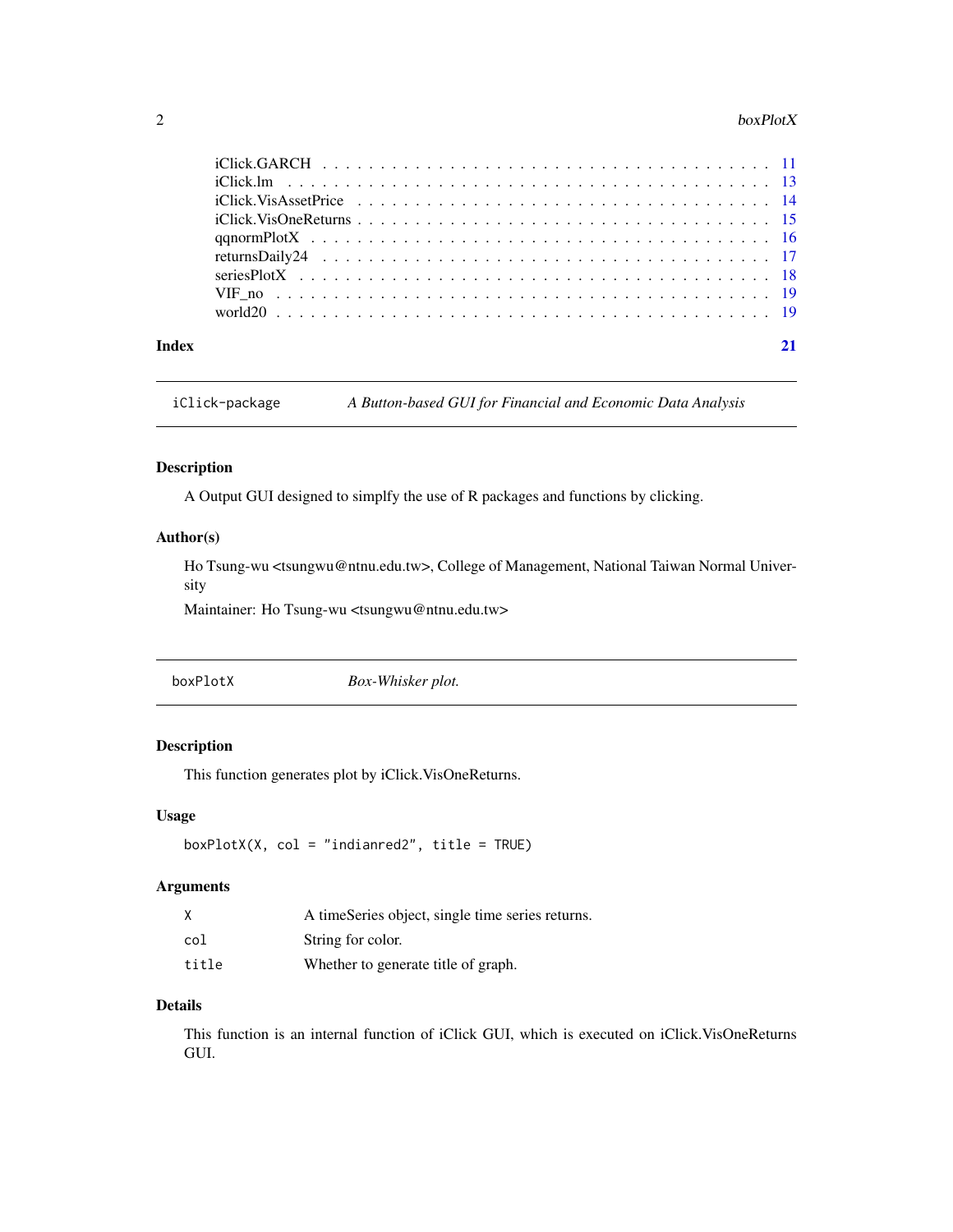#### <span id="page-2-0"></span>calendarHeat 3

# Value

Plot a graph

# Author(s)

Ho Tsung-wu <tsungwu@ntnu.edu.tw>, College of Management, National Taiwan Normal University

#### See Also

Functions in fBasics.

calendarHeat *Calendar Heapmap Plot*

#### Description

This function generates calendar heatmap plot up to six year, due to visibility.

#### Usage

```
calendarHeat(values, ncolors = 99, color = "r2b", date.form = "%Y-%m-%d")
```
# Arguments

| values    | Daily data of price or others.                                     |
|-----------|--------------------------------------------------------------------|
| ncolors   | Number of color for heatmap.                                       |
| color     | Color plate selected, selection includes $c("r2b", "r2g", "w2b").$ |
| date.form | Default date form.                                                 |

#### Details

This function is within the iClick GUI, is executed within iClick.VisAssetPrice().

#### Value

Plot

#### Author(s)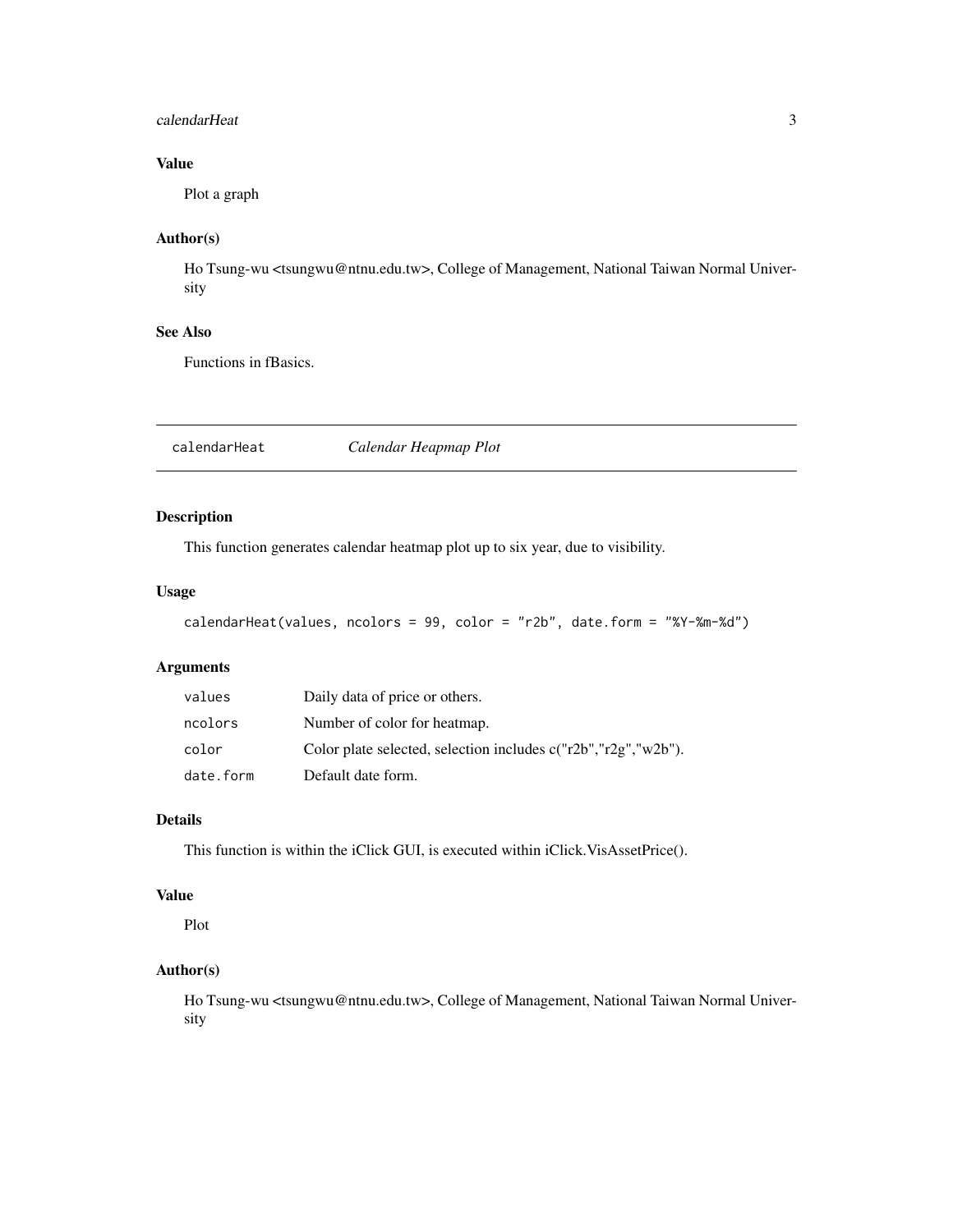<span id="page-3-0"></span>

This function generates plot by iClick.VisOneReturns().

#### Usage

```
cumulatedPlotX(x, index = 100, labels = TRUE, type = "l",col = "indianred2", ylab = "Values", title = TRUE,grid = TRUE, box = TRUE, rug = TRUE)
```
#### Arguments

| x      | A timeSeries object, single time series returns. |
|--------|--------------------------------------------------|
| index  | Returns index.                                   |
| labels | Whether to generate label for the graph.         |
| type   | Type of graph.                                   |
| col    | Options for color.                               |
| ylab   | String label for Y axis.                         |
| title  | Whether to generate title for the graph.         |
| grid   | Whether to use grid in plot.                     |
| box    | Whether to put the plot into a box.              |
| rug    | Whether to add rug.                              |

#### Details

This function is an internal function of iClick GUI, which is executed on iClick.VisOneReturns GUI.

#### Value

Plot

#### Author(s)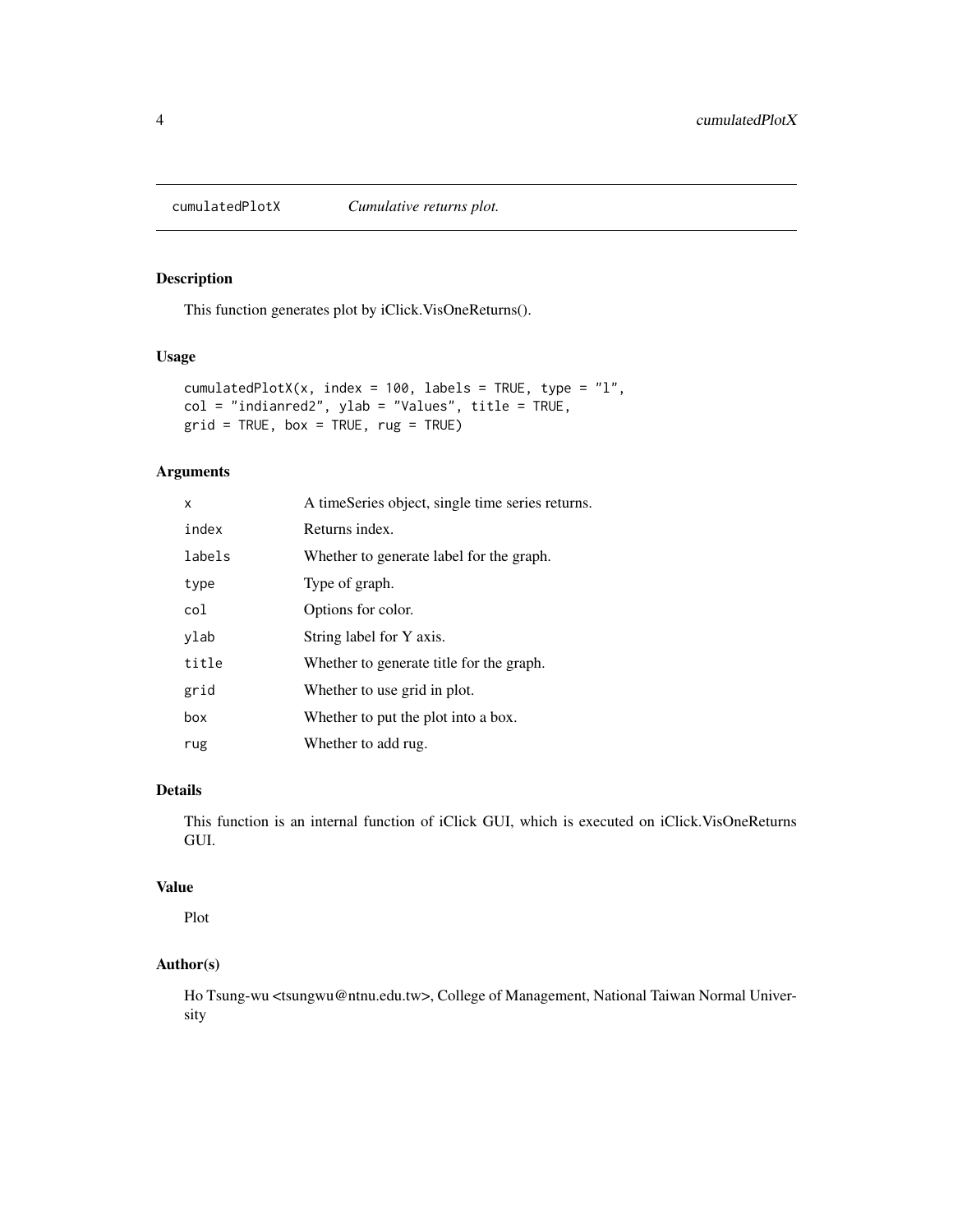<span id="page-4-0"></span>

This function calls cut() to cut tiimeseries into several equal periods and plots over time.

#### Usage

```
cutAndStack(x, number, overlap = 0.1, type = "l", xlab = "Time",
ylab = deparse(substitute(x)))
```
#### Arguments

| X       | A timeSeries object, single time series price. |
|---------|------------------------------------------------|
| number  | Number of equal cut.                           |
| overlap | Percentage of overlapping across cuts.         |
| type    | Type of line.                                  |
| xlab    | Label of X axis.                               |
| ylab    | Label of Y axis.                               |

#### Details

This function is within the iClick GUI, is executed within iClick.VisAssetprice().

#### Value

Plot

#### Author(s)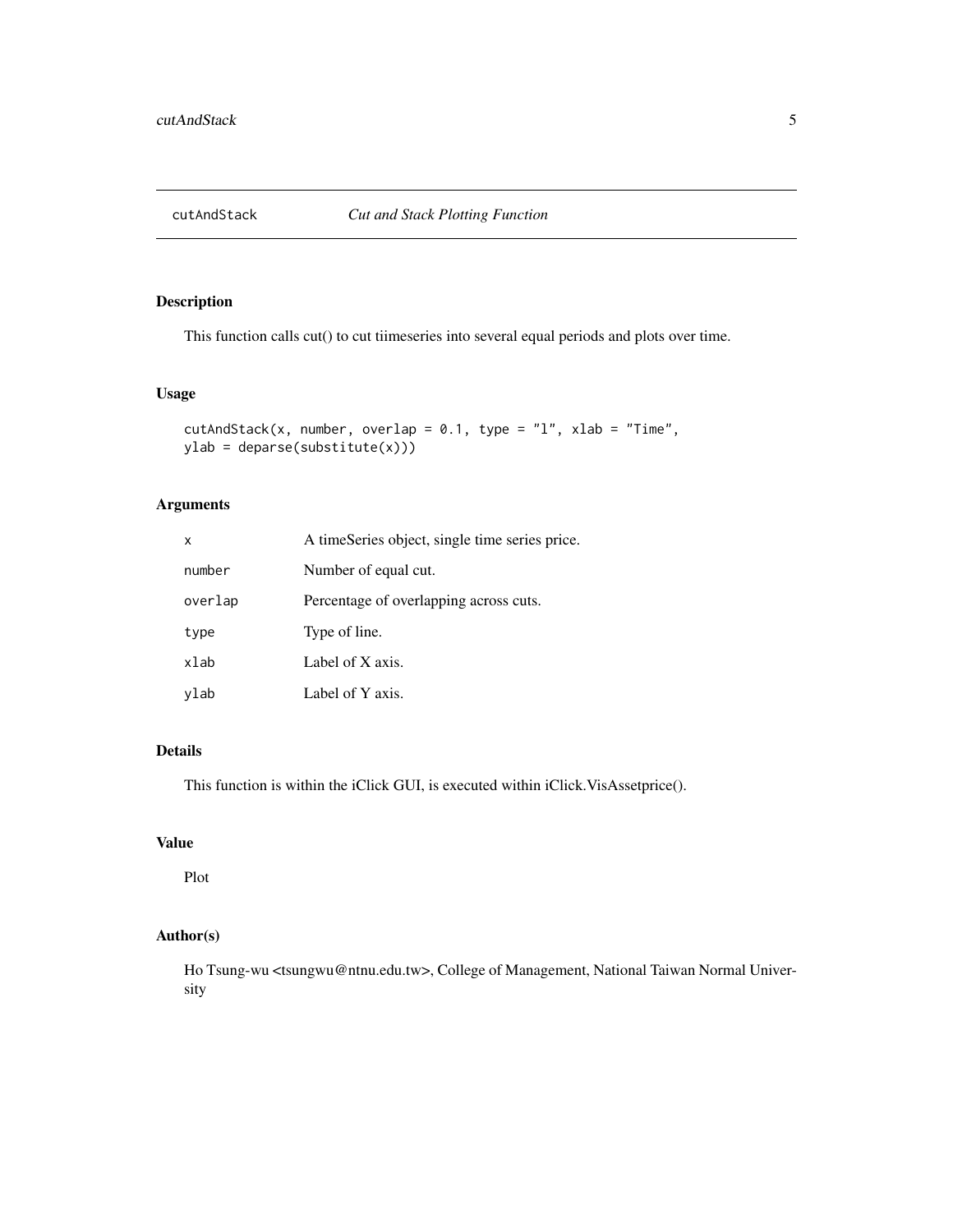<span id="page-5-0"></span>

This function is within the iClick GUI, is executed within iClick.VisOneReturns(dat), the data frame dat has two columns, the first column is date index and the second one is numeric time series data.

#### Usage

```
drawdownPlotX(x, labels = TRUE, type = "l", col = "darkgreen",
title = TRUE, ylab = "Down returns", grid = TRUE, box = TRUE,
rug = TRUE)
```
#### Arguments

| X      | A timeSeries object, single time series returns. |
|--------|--------------------------------------------------|
| labels | Whether to generate label for the graph.         |
| type   | Type of line.                                    |
| col    | Options for color.                               |
| title  | Whether to generate title for the graph.         |
| ylab   | String for Y axis.                               |
| grid   | Whether to use grid in plot.                     |
| box    | Whether to put the plot into a box.              |
| rug    | Whether to add rug.                              |

#### Details

This function is an internal function of iClick GUI, which is executed on iClick.VisOneReturns GUI.

#### Value

Plot

#### Author(s)

Ho Tsung-wu <tsungwu@ntnu.edu.tw>, College of Management, National Taiwan Normal University

#### See Also

Functions in fBasics.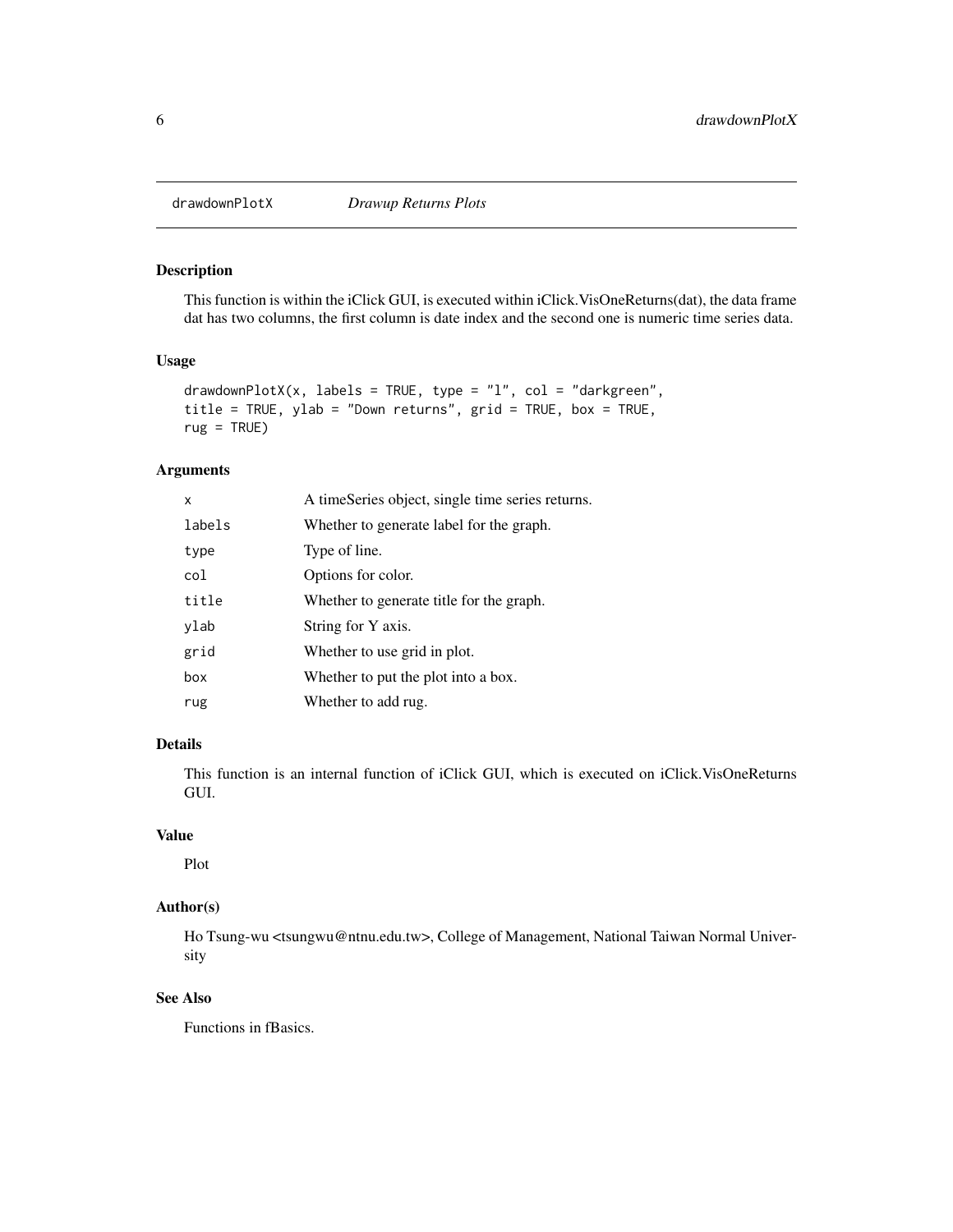<span id="page-6-0"></span>

This function is within the iClick GUI, is executed within iClick.VisOneReturns(dat), the data frame dat has two columns, the first column is date index and the second one is numeric time series data.

#### Usage

```
drawupPlotX(x, labels = TRUE, type = "l", col = "indianred2",title = TRUE, ylab = "Up Returns", grid = TRUE, box = TRUE,
rug = TRUE)
```
#### Arguments

| X      | A timeSeries object, single time series returns. |
|--------|--------------------------------------------------|
| labels | Whether to generate label for the graph.         |
| type   | Type of line.                                    |
| col    | Options for color.                               |
| title  | Whether to generate title for the graph.         |
| ylab   | String for Y axis.                               |
| grid   | Whether to use grid in plot.                     |
| box    | Whether to put the plot into a box.              |
| rug    | Whether to add rug.                              |

#### Details

This function is an internal function of iClick GUI, which is executed on iClick.VisOneReturns GUI.

#### Value

Plot

# Author(s)

Ho Tsung-wu <tsungwu@ntnu.edu.tw>, College of Management, National Taiwan Normal University

#### See Also

Functions in fBasic and fAssets.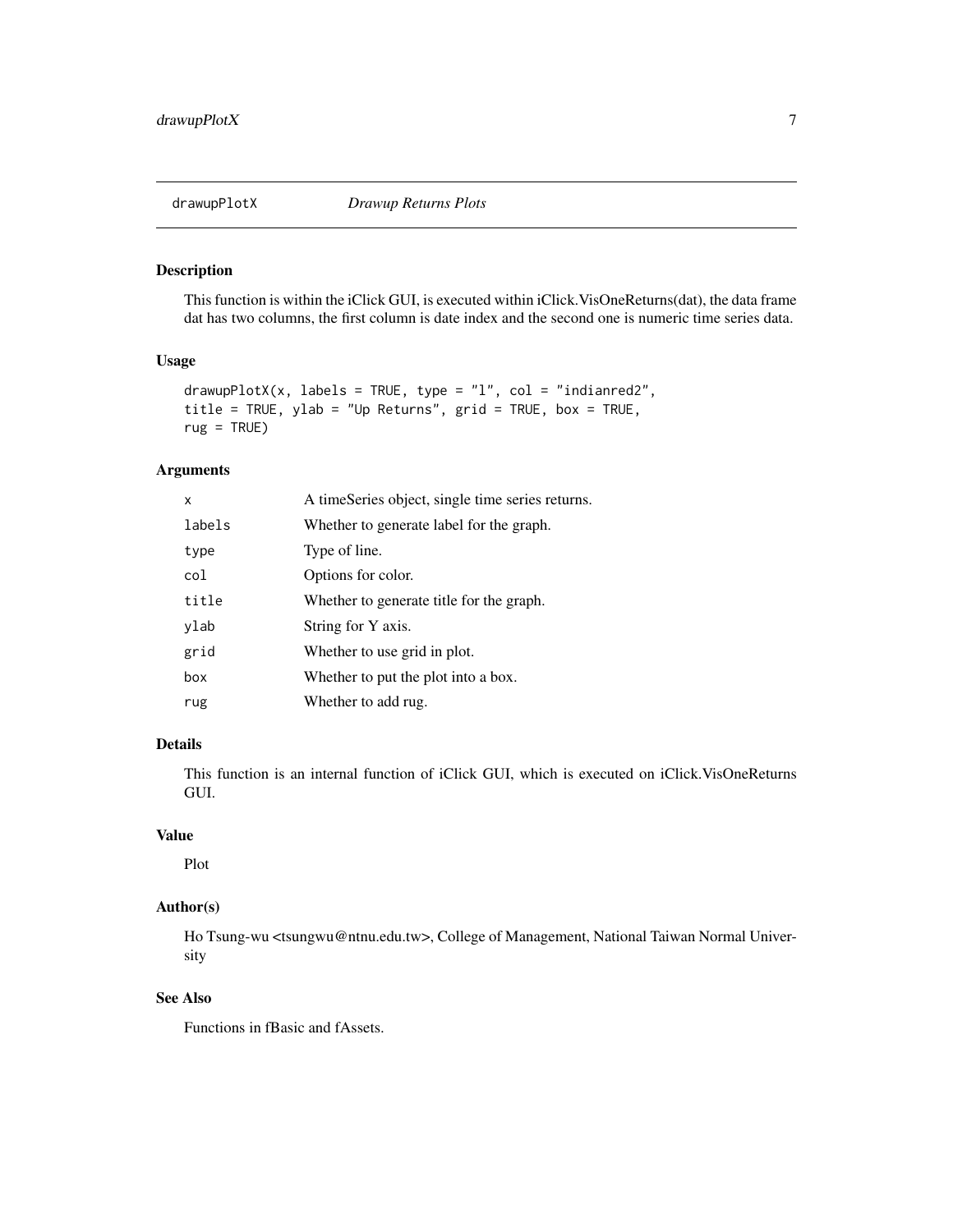<span id="page-7-0"></span>

This function calculates drawup returns for plotting.

#### Usage

drawups(x)

### Arguments

x A timeSeries object, single time series returns.

# Details

This function is an internal function for drawplot of iClick GUI, which is executed on iClick.VisOneReturns GUI.

#### Value

Returns of draw up periods.

#### Author(s)

Ho Tsung-wu <tsungwu@mail.shu.edu.tw>

FFplusMOM *Data of Fama-French beta of 811 listed companies of SSEC*

#### Description

Average data of 811 listed companies of SSEC, 2001/1/03~2012

#### Usage

data("FFplusMOM")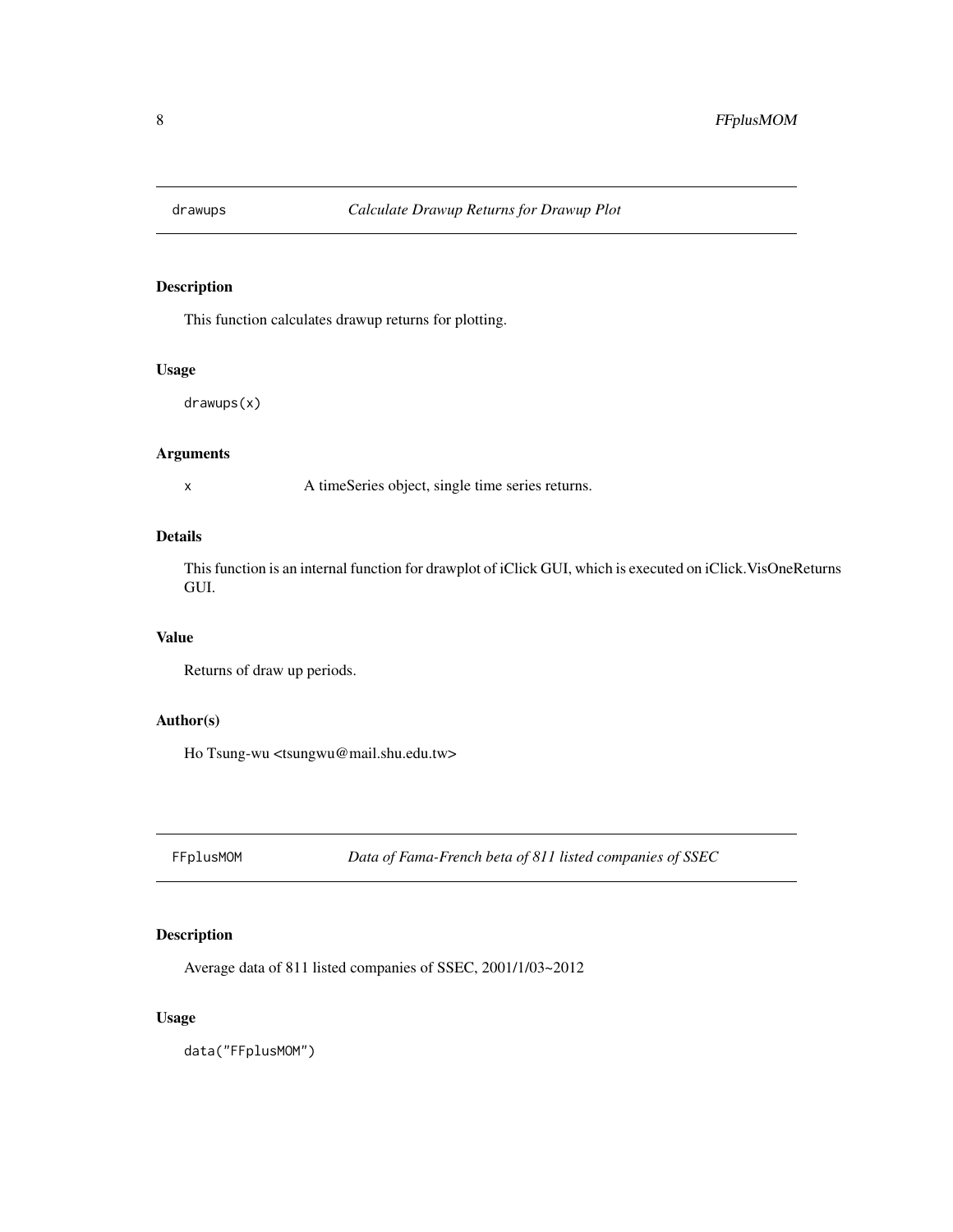#### <span id="page-8-0"></span> $IBM$  9

# Format

A data frame with 811 observations on the following 4 variables.

company company code

RET company-specific average returns

MK\_BETA CAPM factor beta

HML\_BETA High-Minus-Low factor beta

SMB\_BETA Small-Minus-Big factor beta

MOM\_BETA Momemtum factor beta

#### Details

Daily stock returns of 24 world national markets.

#### Source

Yahoo finance.

#### Examples

data(FFplusMOM)

IBM *Daily Price Data of IBM*

#### Description

Daily price data of IBM, 2007/4/24~2017/4/21

#### Usage

data("IBM")

#### Format

A xts object with 2518 observations on the following 5 variables.

Open A numeric vector, open price

High A numeric vector, maximum price

Low A numeric vector, minimum price

Close A numeric vector, close price

Volume A numeric vector, trading volume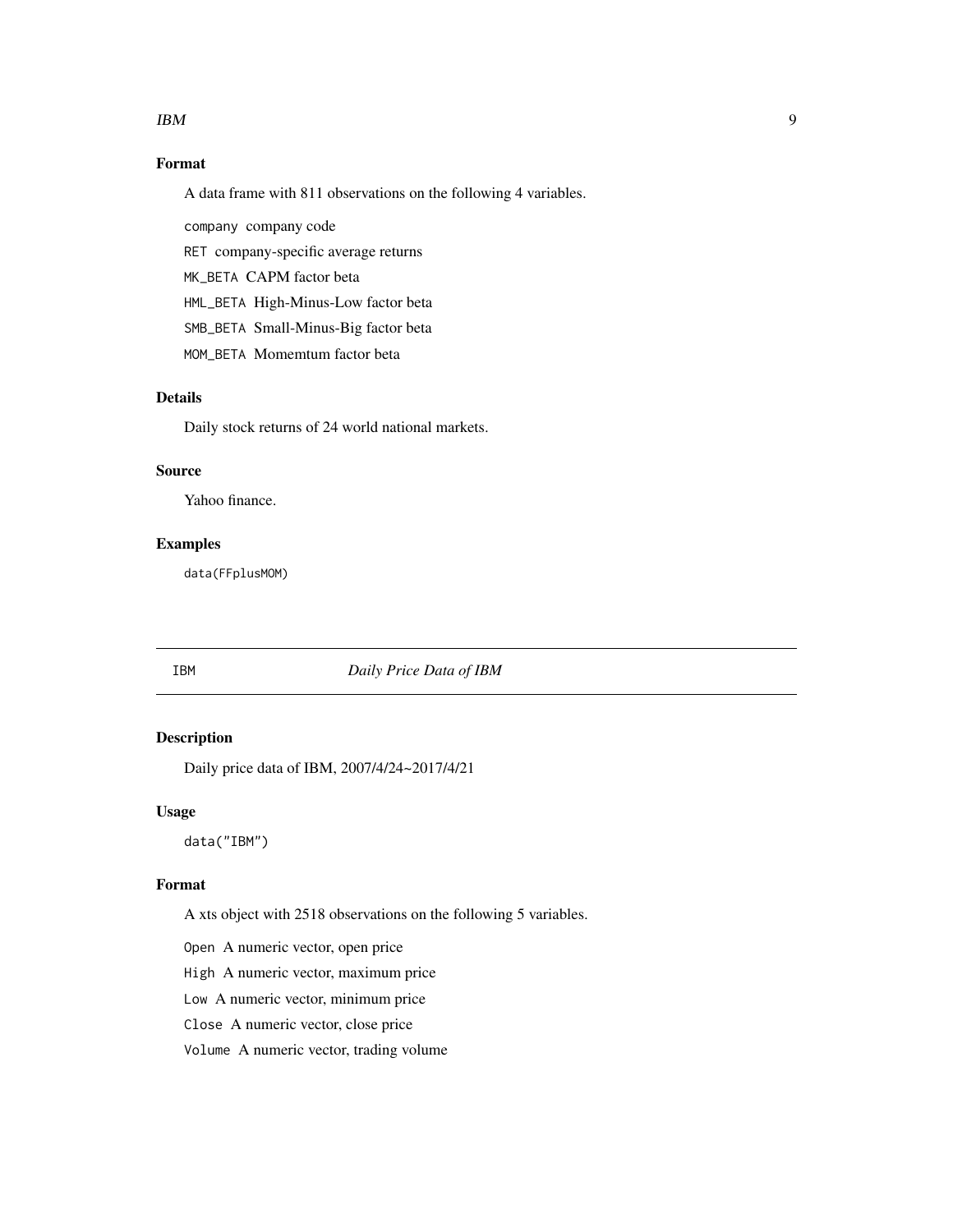#### Details

Daily stock price data of IBM.

#### Source

Yahoo finance.

iClick.ARIMA *iClick GUI for ARIMA*

#### Description

This GUI estimates ARIMA both with automatic lag selection and fixed lag length. The GUI is only only a GUI, but also a output format.

#### Usage

 $iClick.ARIMA(data, AR = 1, MA = 1, n.ahead = 24, ic = "aic")$ 

#### Arguments

| dat     | Time series object, xts.                                                                                     |
|---------|--------------------------------------------------------------------------------------------------------------|
| AR      | Pre-specified fixed AR order.                                                                                |
| MA      | Pre-specified fixed MA order.                                                                                |
| n.ahead | Periods of out-of-sample forecast.                                                                           |
| ic      | Information criteria for lag selection, ic=c("aicc", "aic", "bic"). See auto.arima()<br>of package forecast. |

#### Details

This GUI fits two ARMA, fixed orders and automatically fitted orders, and returns a two-part GUI with output on it. The outputs can be saved as .RData file for later use, the last row is the save button.

The saved filename is automatically generated by selections and results; for example, .aicOrder-ARIMA\_102.RData represents the automatically fits  $ARIMA(p,d,q)$  orders are  $ARIMA(1,0,2)$  by AIC.

Using load(".aicOrderARIMA\_102.RData") to retrieve the file and ls() to list objects, and use names() to show details of objects.

The input returns data must be in percentage form; namely, dlog()\*100

#### Value

Fitted ARMA regression output.

<span id="page-9-0"></span>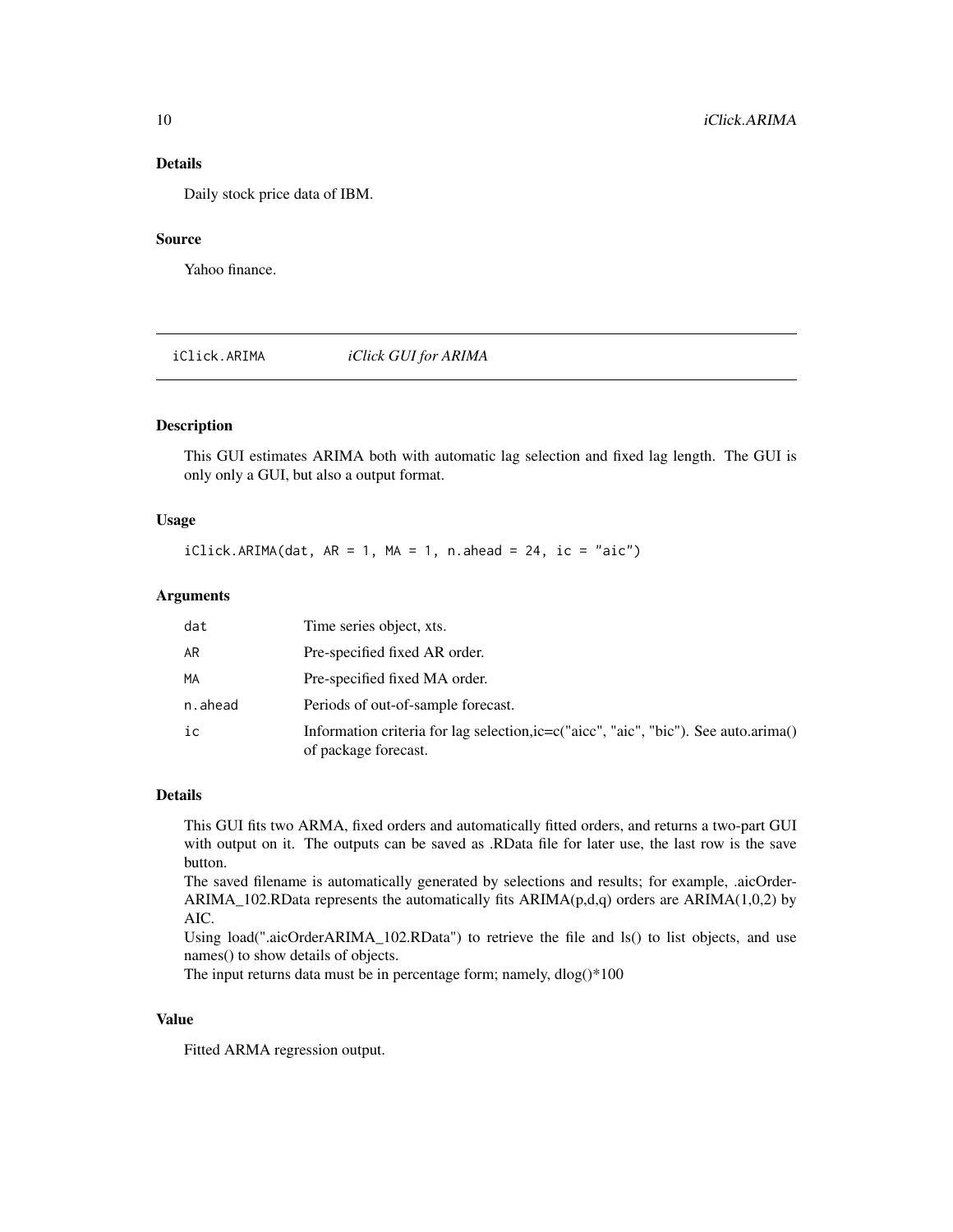#### <span id="page-10-0"></span>iClick.GARCH 11

#### Author(s)

Ho Tsung-wu <tsungwu@ntnu.edu.tw>, College of Management, National Taiwan Normal University

#### See Also

arima() and auto.arima() of package forecast.

#### Examples

```
##External data
data("world20")
y=na.omit(diff(log(world20[,1])))
## Simulation data
#dat=rnorm(200,5,1)
\#y=ts(data, start = c(1970, 1), frequency = 12)iClick.ARIMA(y)
#More
iClick.ARIMA(y, AR = 2, MA = 2, n. ahead = 12, ic = "bic")
```

| iClick.GARCH |  |  |  | <i>iClick Output GUI for Univariate GARCH Models</i> |
|--------------|--|--|--|------------------------------------------------------|
|--------------|--|--|--|------------------------------------------------------|

# Description

This GUI makes GARCH estimation of comparison easy. With a pre-selected GARCH type, it automatically fits eight probability distributions and conducts all diagnostic tests with a Click.

#### Usage

```
iClick.GARCH(dat, meanEQ = meanEQ, garchEQ = garchEQ, n.ahead = 15)
```
#### Arguments

| dat     | Time series object, xts.                    |
|---------|---------------------------------------------|
| meanEQ  | Specification of mean equation.             |
| garchEQ | Specification of variance equation.         |
| n.ahead | Number of out-of-sample forecasting period. |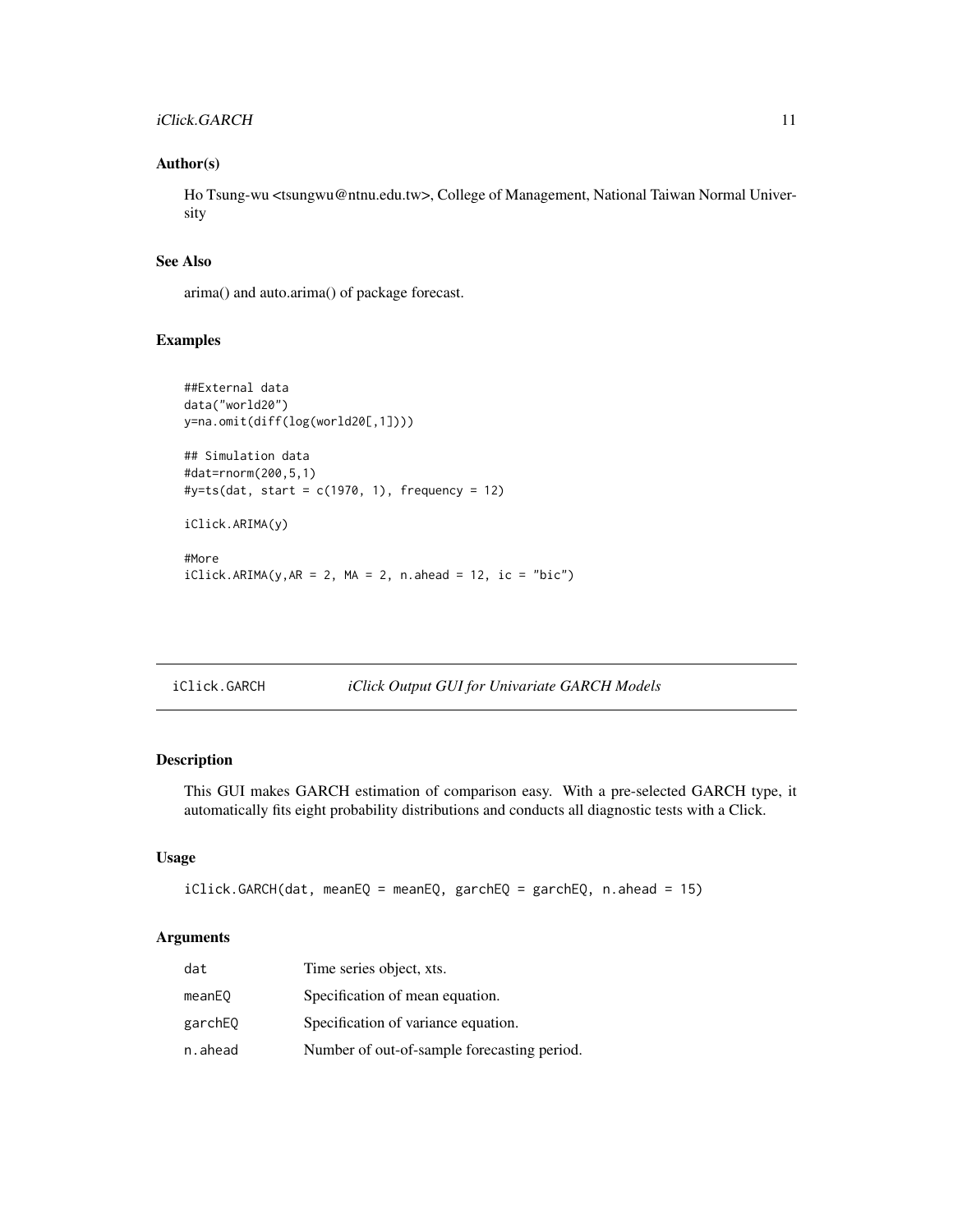#### Details

This GUI fits 8 distributions for univariate GARCH with pre-selected GARCH types, and returns a 54-button GUI output. The outputs can be individually saved as .RData file for later use, the last row is the save button.The saved filename is automatically generated once clicked, in addition, corresponding .csv files will be generated also.

The 54-button GUI is divided into 9 panes, and the last pane collects coefficient outputs and diagnostic tests together, which aims to make estimation comparison easy.

#### Value

Fitted GARCH regression output.

#### Author(s)

Ho Tsung-wu <tsungwu@ntnu.edu.tw>, College of Management, National Taiwan Normal University

#### See Also

library(rugarch)

#### Examples

```
##==External data
data("world20")
y=na.omit(diff(log(world20[,1])))
##== Simulation data
#dat=rnorm(200,5,1)
\#y=ts(dat, start = c(1970, 1), frequency = 12)
meanEQ=list(AR=1,MA=0,Exo=NULL, autoFitArma=FALSE,arfimaDiff=FALSE,archM=FALSE)
 # If there are external regressors X, put them as Exo=X
 # autoFitArma=TRUE, If you want to fit arma automatically.
 # arfimaDiff=TRUE,to take ARFIMA difference
 # archM=TRUE, to estimate GARCH-in-mean
garchEQ=list(Type="sGARCH",P=1,Q=1, exo=NULL)
 # Type: "sGARCH","eGARCH","gjrGARCH","iGARCH","apGARCH"
 # please check rugarch for details.
 # P is the ARCH order
 # Q is the GARCH order
#iClick.GARCH(y,meanEQ, garchEQ, n.ahead=15)
# This computation takes more than 6 seconds, hence I added a # to block it.
```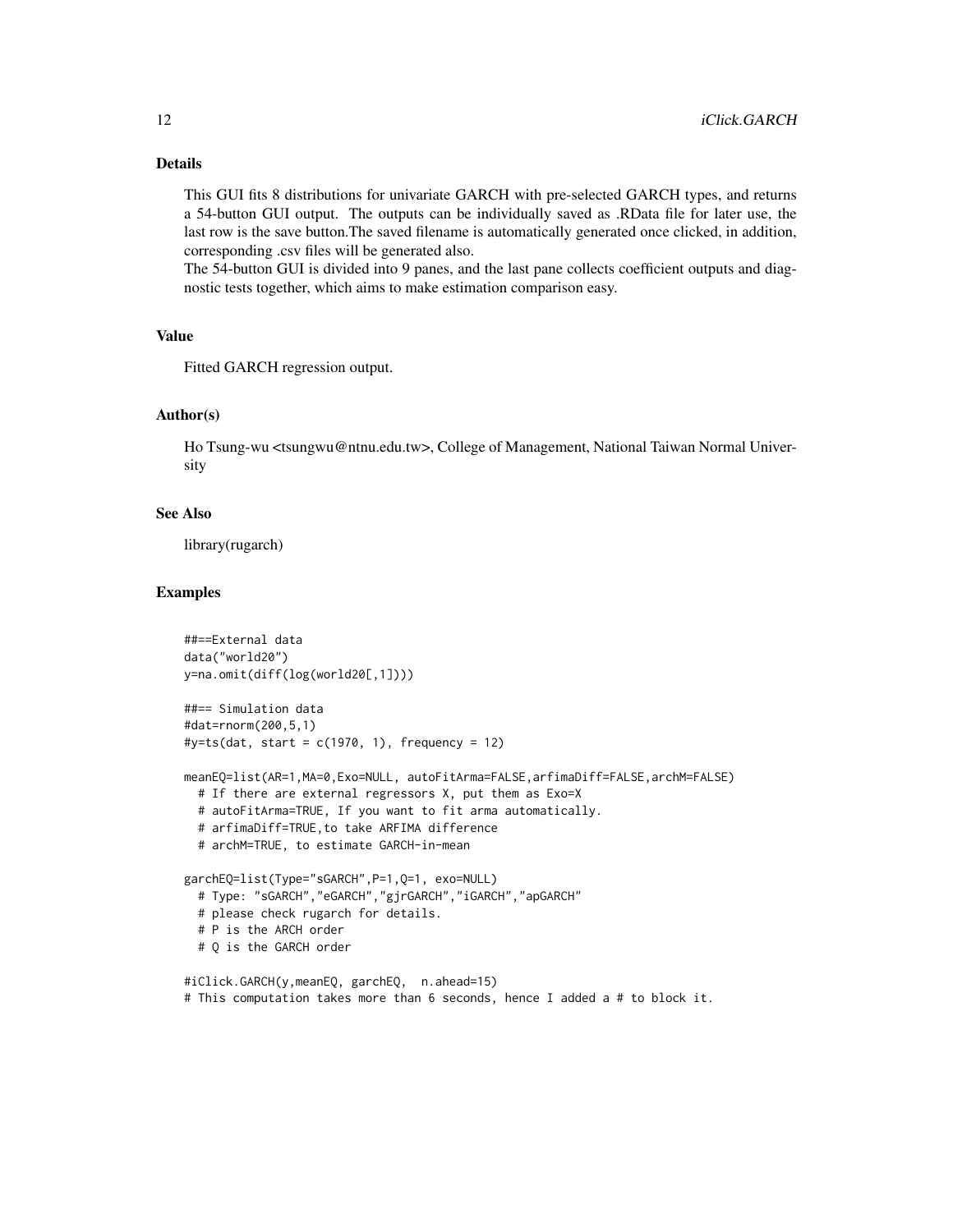<span id="page-12-0"></span>This GUI estimates ARIMA both with automatic lag selection and fixed lag length. The GUI is only only a GUI, but also a output format.

#### Usage

iClick.lm(dep,indep,data,Formula=NULL,bootrep=99)

### Arguments

| data    | A R data object for $lm()$                                                                              |
|---------|---------------------------------------------------------------------------------------------------------|
| dep     | scalar, the number of column as dependent variable                                                      |
| indep   | scalar, the numbers of column as independent variables                                                  |
| Formula | A formula for lm, default is NULL, if specified, dep and indep should leave<br>empty. See example below |
| bootrep | Bootstrap replications, default is 99                                                                   |

#### Details

This GUI fits equaiton into lm regression.

#### Value

Fitted lm regression output.

#### Author(s)

Ho Tsung-wu <tsungwu@ntnu.edu.tw>, College of Management, National Taiwan Normal University

#### See Also

 $lm()$ 

#### Examples

```
data("FFplusMOM")
iClick.lm(dep=2,indep=c(3,5:6),data=FFplusMOM, bootrep=9)
```
#Eq=RET~(MK\_BETA+HML\_BETA+SMB\_BETA)^2 #iClick.lm(Formula=Eq,data=FFplusMOM, bootrep=9)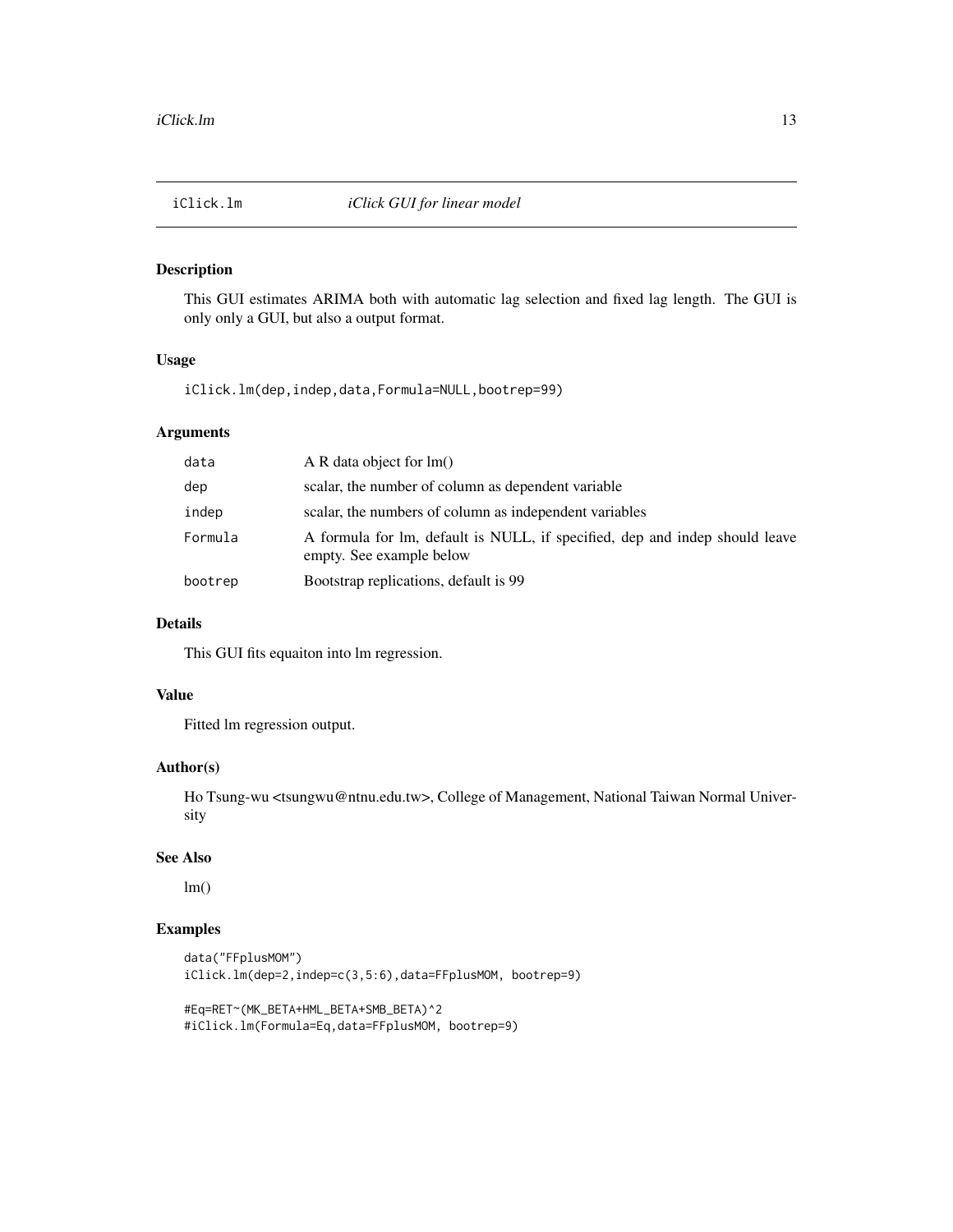<span id="page-13-0"></span>This GUI conducts plots of daily asset price, including calendar heatmap and many plots which are not easy to use for new users.

#### Usage

```
iClick.VisAssetPrice(dat, color4 = "r2b", color5 = "jet")
```
#### Arguments

| dat    | Time series object, xts.                                            |
|--------|---------------------------------------------------------------------|
| color4 | Color choice for annual calendar heatmap, the default is " $r2b$ ". |
| color5 | Color choice for 6-year calendar heatmap, the default is "jet".     |

#### Details

This GUI is designed for financial time series, maily daily stock price. Other time series data works also, as long as it has a date column. We call function calendarPlot() from package "openair", and modified the function calendarHeat() to fit daily price, which is limited to 11 years.

#### Value

Output GUI

#### Author(s)

Ho Tsung-wu <tsungwu@ntnu.edu.tw>, College of Management, National Taiwan Normal University

#### Examples

```
#data("IBM")
#assetPrice=IBM[,1]
#iClick.VisAssetPrice(assetPrice)
```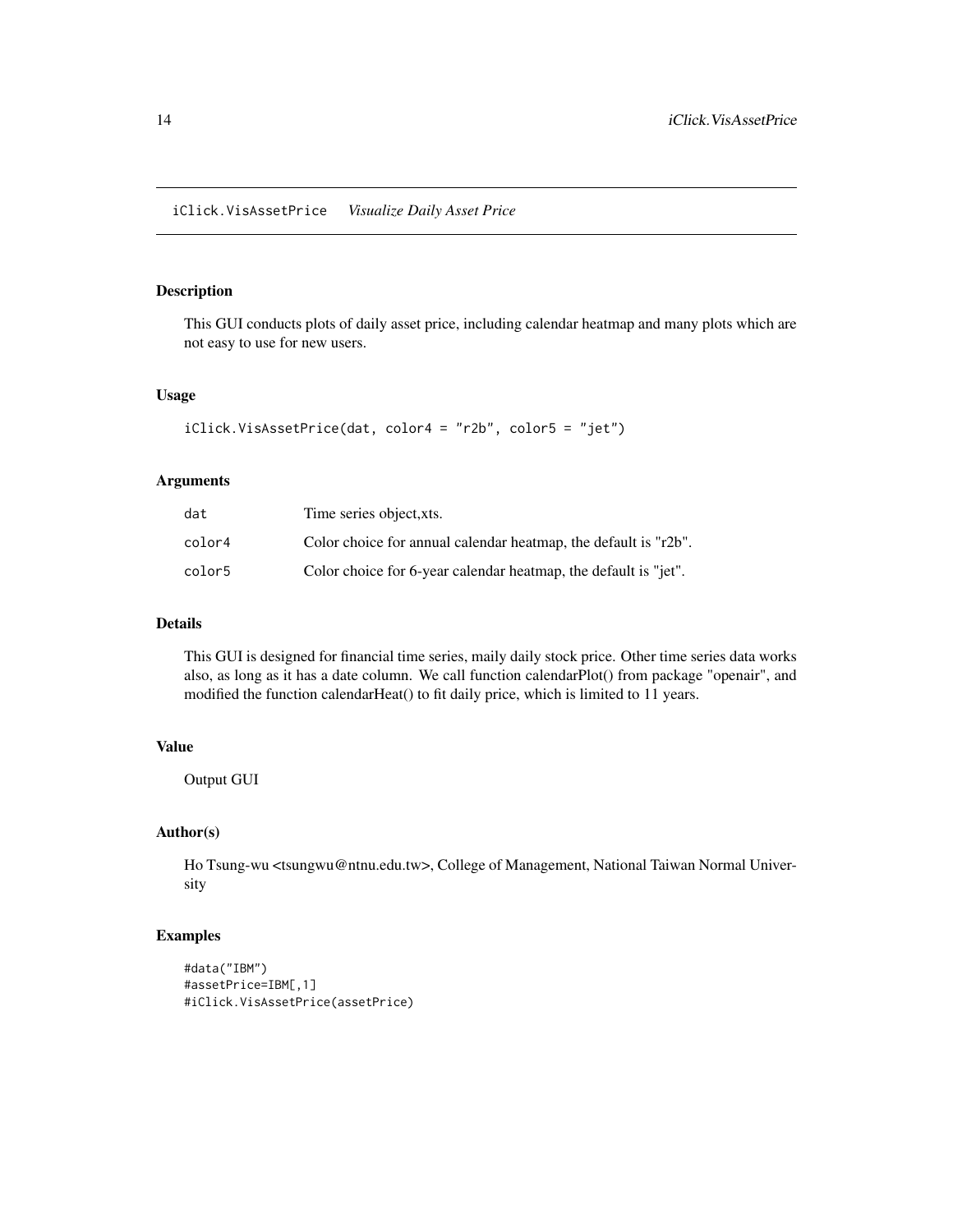#### <span id="page-14-0"></span>iClick.VisOneReturns *Visualize Asset Returns*

#### Description

This GUI conducts plots of daily asset returns, including ACF, PACF, drawdowns, and Talyor effects.

#### Usage

```
iClick.VisOneReturns(dat)
```
#### Arguments

dat Time series object, xts.

#### Details

This GUI is designed for financial time series, maily daily stock returns. Other time series data works also, as long as it has a date column.

#### Value

Output GUI

### Author(s)

Ho Tsung-wu <tsungwu@ntnu.edu.tw>, College of Management, National Taiwan Normal University

#### Examples

```
data("world20")
y=na.omit(diff(log(world20[,1])))
```

```
## Simulation data
#dat=rnorm(200,5,1)
\#y=ts(data, start = c(1970, 1), frequency = 12)iClick.VisOneReturns(y)
```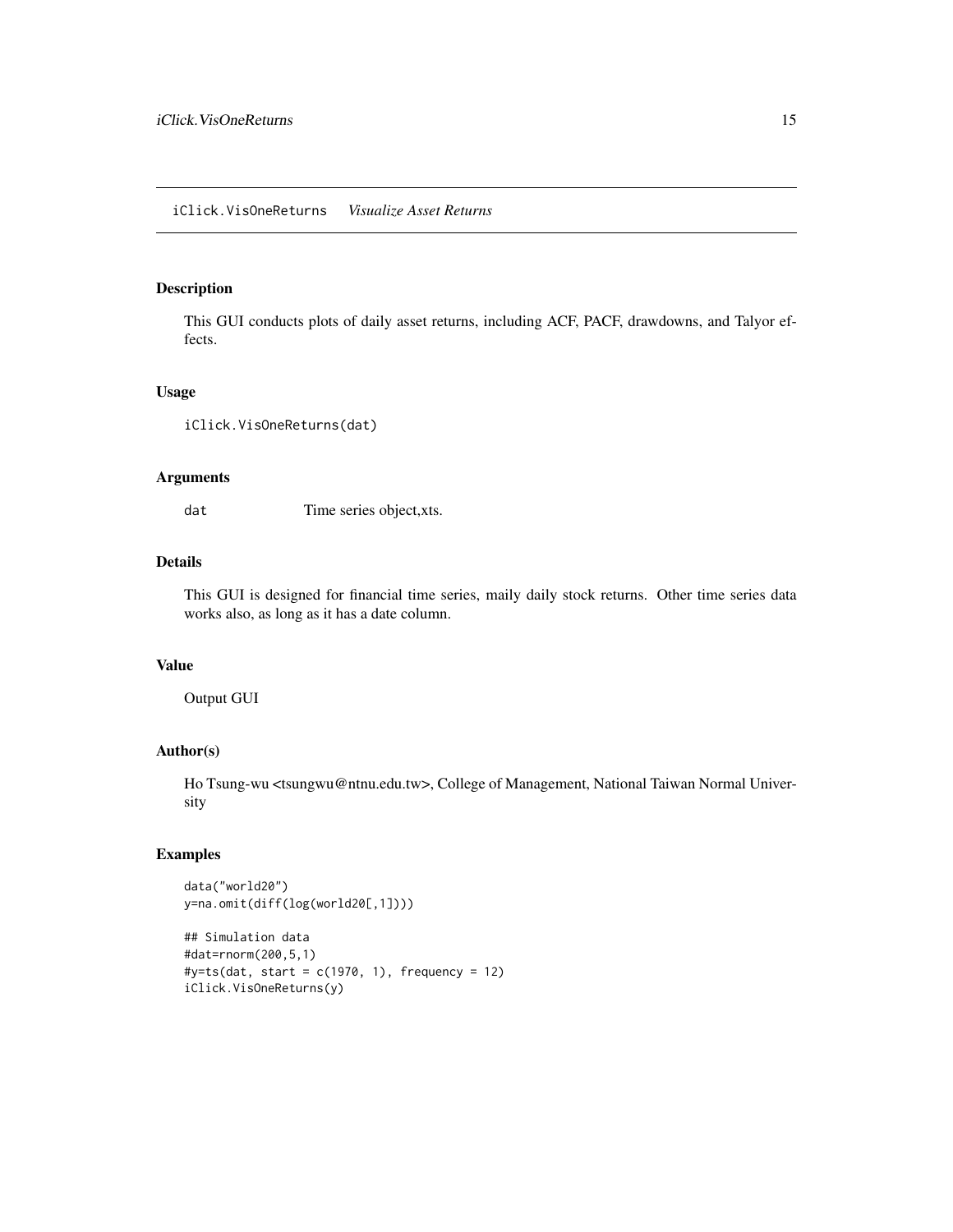<span id="page-15-0"></span>qqnormPlotX *QQ Plot*

#### Description

This function is within the iClick GUI, is executed within iClick.VisOneReturns(dat), the data frame dat has two columns, the first column is date index and the second one is numeric time series data.

#### Usage

```
qqnormPlotX(X, labels = TRUE, col = "indianred2", pch = 19,
title = TRUE, mtext = TRUE, grid = FALSE, rug = TRUE,
scale = TRUE)
```
#### Arguments

| X      | A timeSeries object, single time series returns. |
|--------|--------------------------------------------------|
| labels | Whether to generate label for the graph.         |
| col    | String for color.                                |
| pch    | Line options.                                    |
| title  | Whether to generate title for the graph.         |
| mtext  | Whether to generate main text for the graph.     |
| grid   | Whether to use grid in plot.                     |
| rug    | Whether to add rug.                              |
| scale  | Whether to scale the data.                       |

#### Details

This function is an internal function of iClick GUI, which is executed on iClick.VisOneReturns GUI.

#### Value

Plot

### Author(s)

Ho Tsung-wu <tsungwu@ntnu.edu.tw>, College of Management, National Taiwan Normal University

# See Also

Functions in fBasics.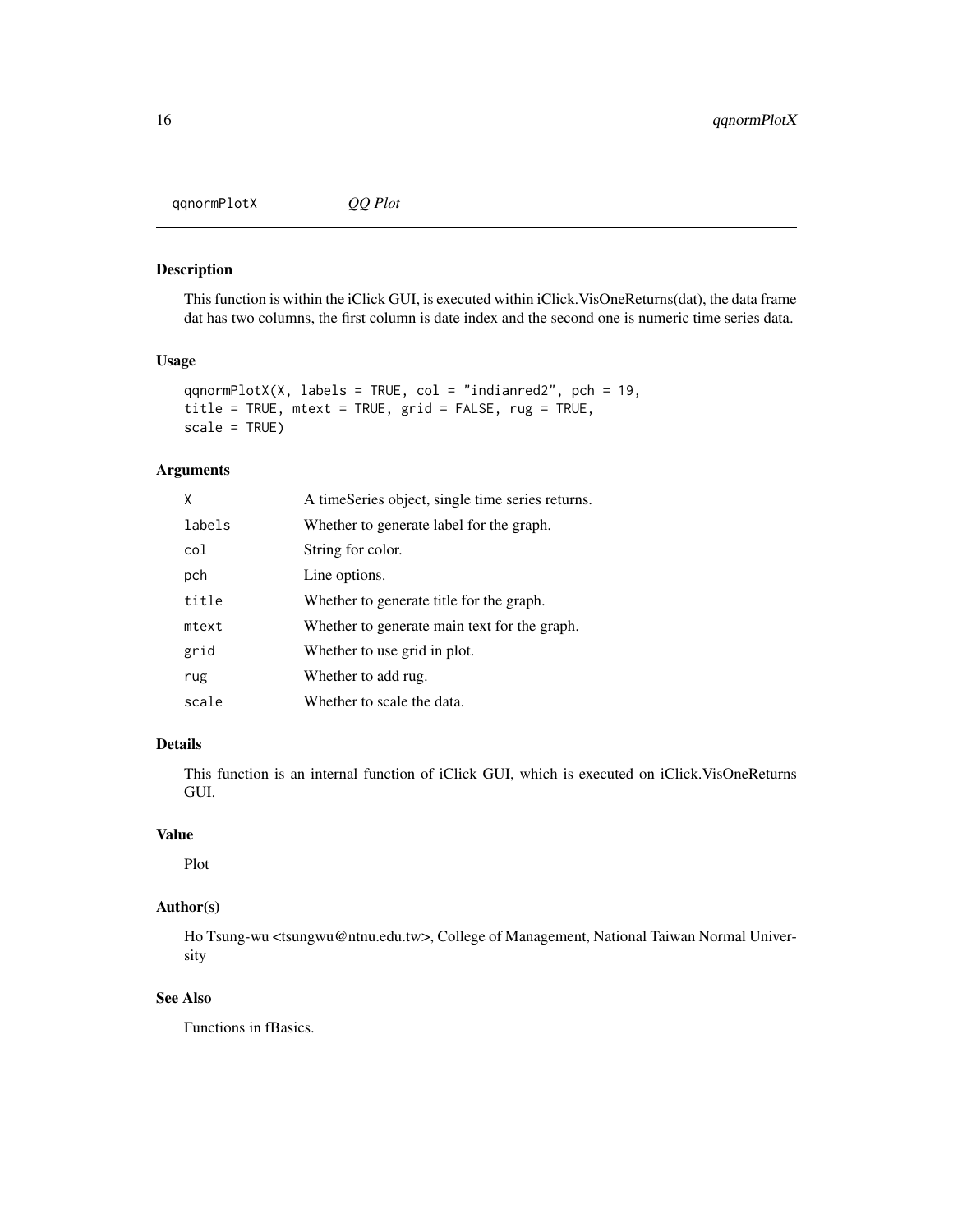<span id="page-16-0"></span>

Daily returns data of 24 world national market index, 2001/1/03~2013/9/24

#### Usage

data("returnsDaily24")

#### Format

A data frame with 3320 observations on the following 24 variables.

Dates Time string AEX a numeric vector of national market AORD a numeric vector of national market ATX a numeric vector of national market BFX a numeric vector of national market BVSP a numeric vector of national market FCHI a numeric vector of national market FTSE a numeric vector of national market FTSEMIB.MI a numeric vector of national market GD.AT a numeric vector of national market GDAXI a numeric vector of national market GSPC a numeric vector of national market GSPTSE a numeric vector of national market HSI a numeric vector of national market JKSE a numeric vector of national market KLSE a numeric vector of national market KS11 a numeric vector of national market MERV a numeric vector of national market MXX a numeric vector of national market N225 a numeric vector of national market OMX a numeric vector of national market SSEC a numeric vector of national market SSMI a numeric vector of national market STI a numeric vector of national market TWII a numeric vector of national market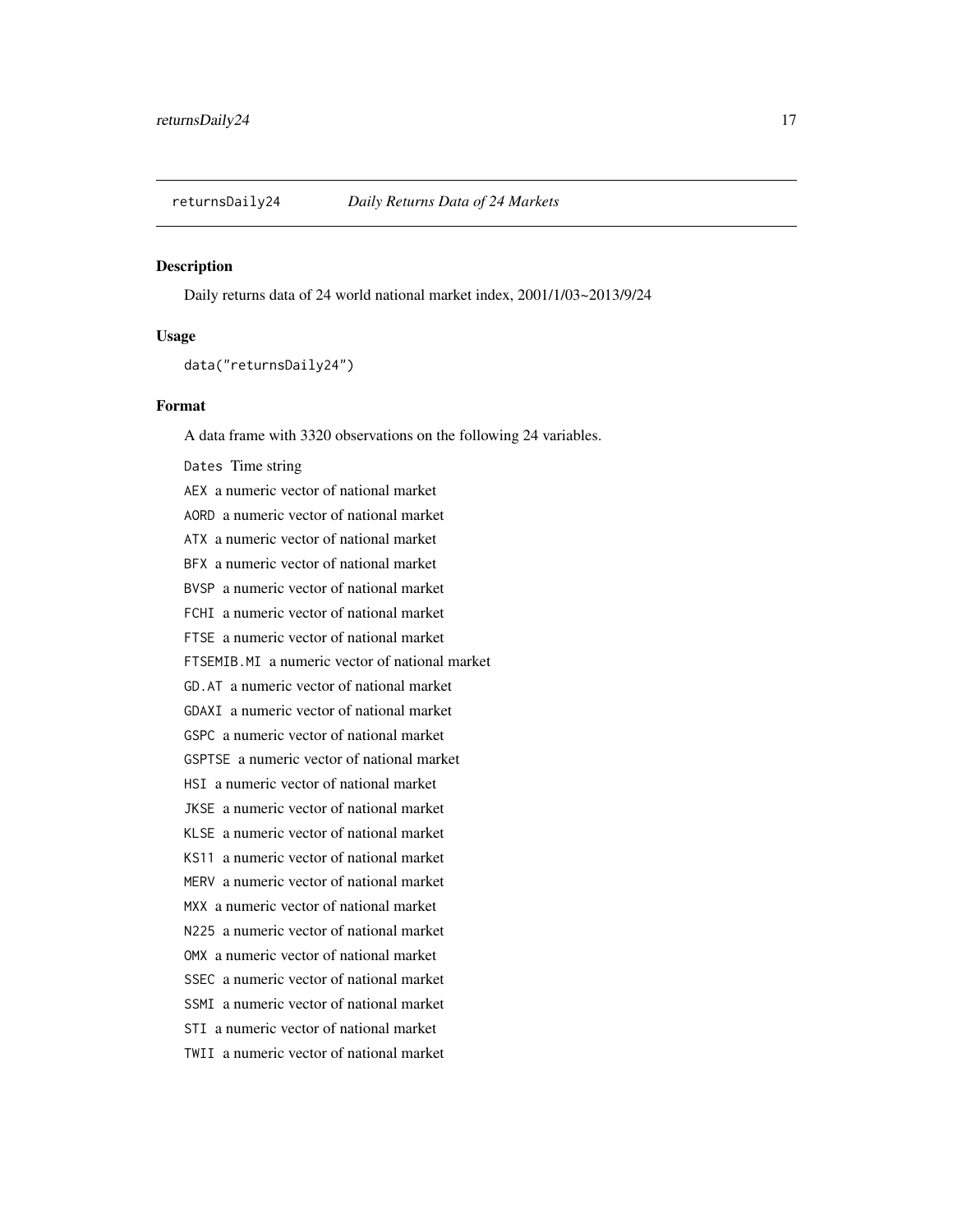### <span id="page-17-0"></span>Details

Daily stock returns of 24 world national markets.

#### Source

Yahoo finance.

seriesPlotX *Plot Time Series Data*

#### Description

This function is within the iClick GUI, is executed within iClick.VisOneReturns(dat), the data frame dat has two columns, the first column is date index and the second one is numeric time series data.

#### Usage

seriesPlotX(x,labels=TRUE,type="l",col="indianred2", ylab="Value", title=TRUE, grid=TRUE, box=TRUE, rug=TRUE)

# Arguments

| x      | A timeSeries object, single time series returns. |
|--------|--------------------------------------------------|
| labels | Whether to generate label for the graph.         |
| type   | Type of graph.                                   |
| col    | Options for color.                               |
| ylab   | String label for Y axis.                         |
| title  | Whether to generate title for the graph.         |
| grid   | Whether to generate grid for the graph.          |
| box    | Whether to put the plot into a box.              |
| rug    | Whether to add rug.                              |

#### Details

This function is an internal function of iClick GUI, which is executed on iClick.VisOneReturns GUI.

# Value

Plot

### Author(s)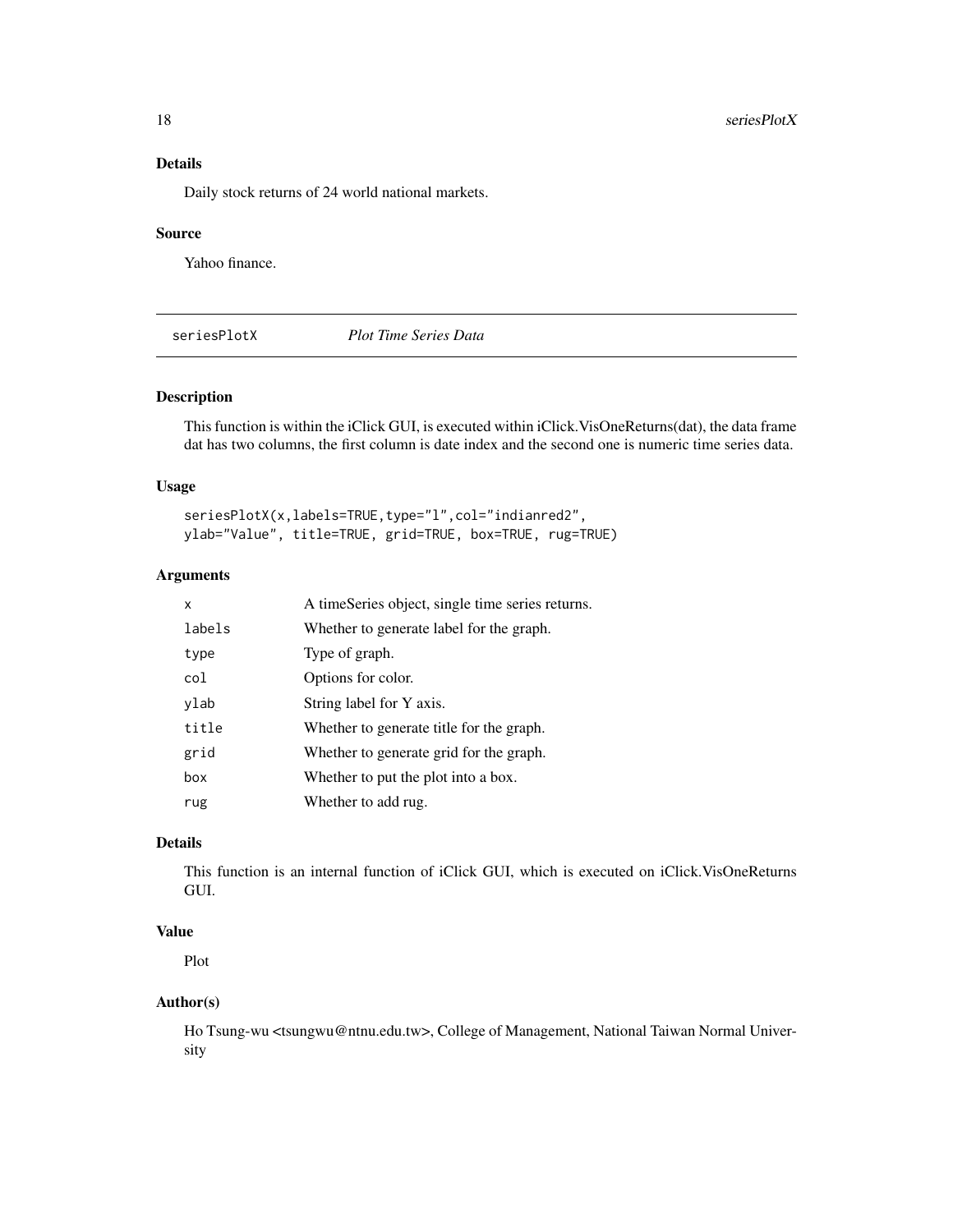#### <span id="page-18-0"></span>VIF\_no 19

# See Also

fBasics

#### VIF\_no *VIF test for mullticolinearity*

#### Description

This function tests for mullticolinearity.

#### Usage

VIF\_no(obj)

#### Arguments

obj A lm object

#### Details

This function is an internal function of iClick GUI, which is executed on iClick.lm GUI.

### Value

Test statistic

#### Author(s)

Ho Tsung-wu <tsungwu@ntnu.edu.tw>, College of Management, National Taiwan Normal University

world20 *Close Price Data of twenty national market indices*

# Description

Daily close price data of world20, 2007/4/24~2017/4/21

#### Usage

data("world20")

### Format

A xts object with 2518 observations of twenty national market indices.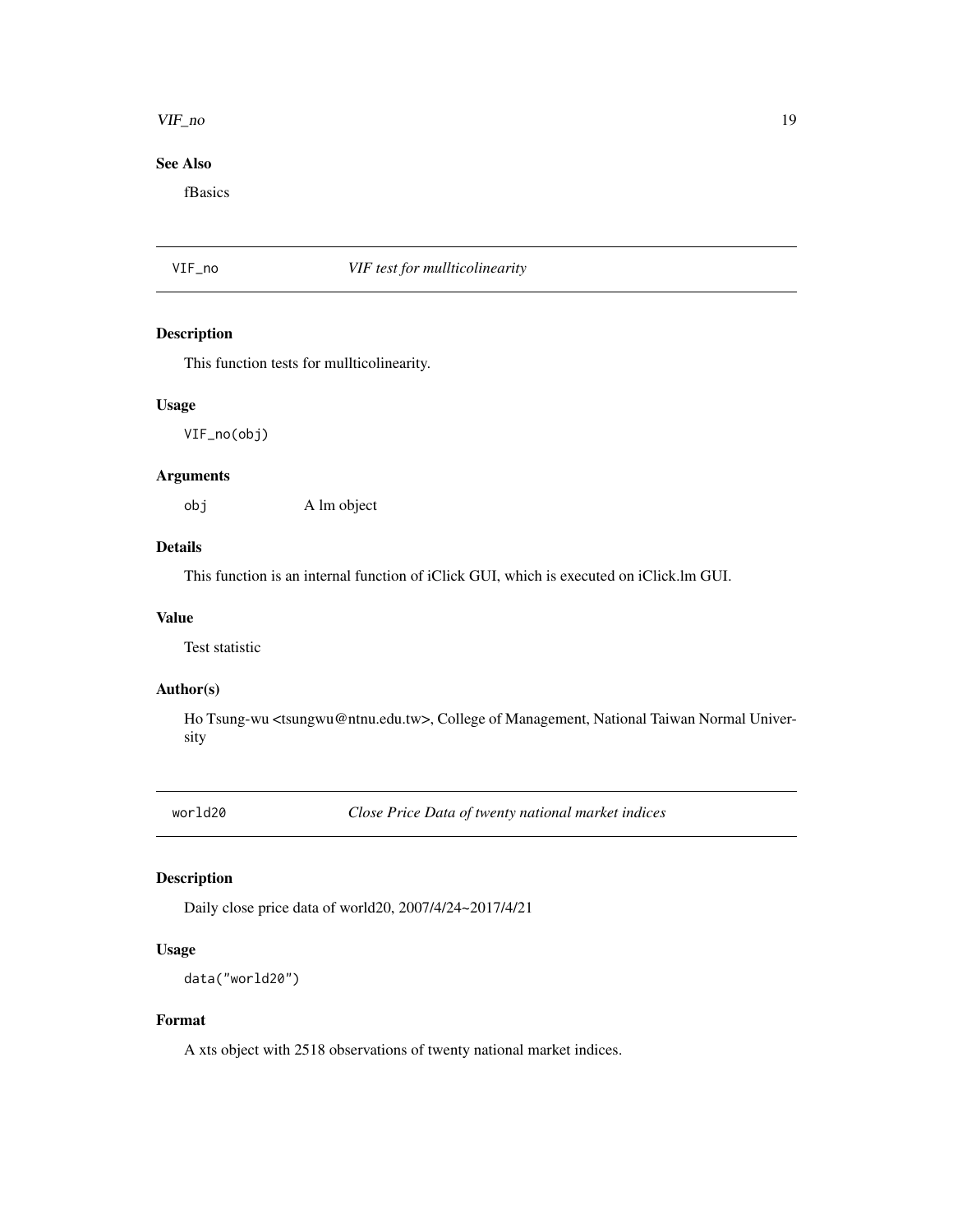# Details

A xts object with 2518 observations of twenty national market indices.

#### Source

Yahoo finance.